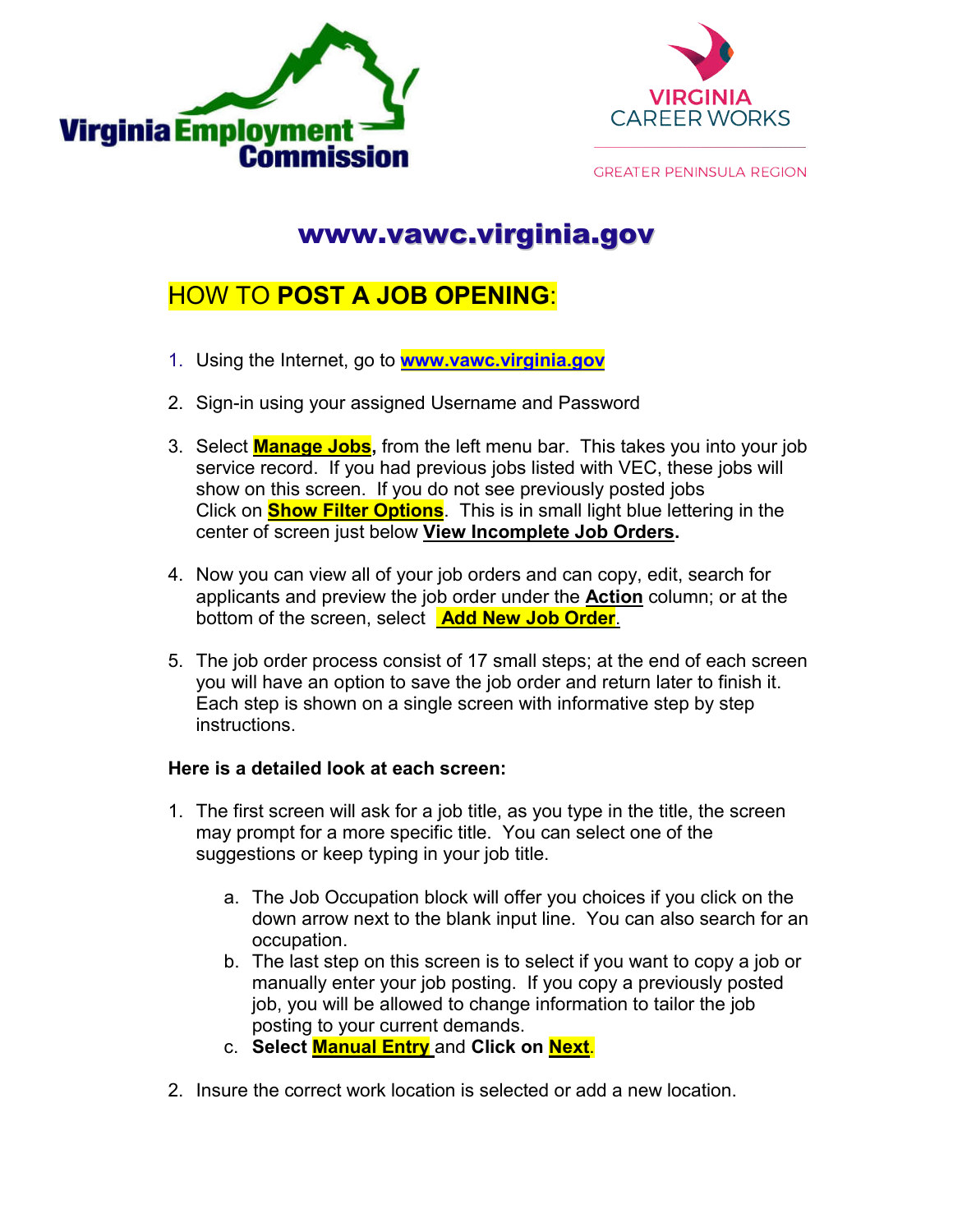## **Click on Next**.

- 3. Insure the contact person and information is correct. **Click on Next**.
- 4. Now you must select the skills associated with your job opening. You can choose the default listing and then edit the skills you do not need. The default listing option will only benefit you if you have selected an occupation that is not listed with "and all others" in the job title. This generic listing will not have skills assigned**. Click on Next**.
- 5. Scroll, review, and edit the selected skills **Click on Next**.
- 6. If you have special skills, type these skills in the box and **Click on Next**.
- 7. You have three options in posting your job opening.
	- a. Option 1 is for the employer who wants to maintain control on their job order. In this option you can choose how job seekers will apply; online resumes are least intrusive in your busy schedule. You can review resumes online without job seekers contacting you personally or coming to your business.
	- b. If you desire Option 2 or 3, please contact your local workforce center for their assistance in handling your job opening.
	- c. The next block is the Job Details. A job can only be open for 60 days; if you require a longer time, please copy your job order and relist it at the end of the first 60 days. Please complete all times with red asterisk**. Click on Next**.
- 8. The next screen is for your job description. At the bottom of the screen you can select **Insert Sample Text** to help you get started on writing a new job description. You can also cut and paste a job description that you already have completed. **Click on Next**.
- 9. Now complete any hiring requirements you prefer and **Click on Next**.
- 10.Now enter the minimum education, age, and experience demanded by the job. **Click on Next.**
- 11.Enter the wage and hour information. **Click on Next**.
- 12.This screen will ask you to verify the benefits offered by this job. **Click on Next.**
- 13.Now select how the job seeker will apply. Online resume is preferred by most employers. **Click on Next**.